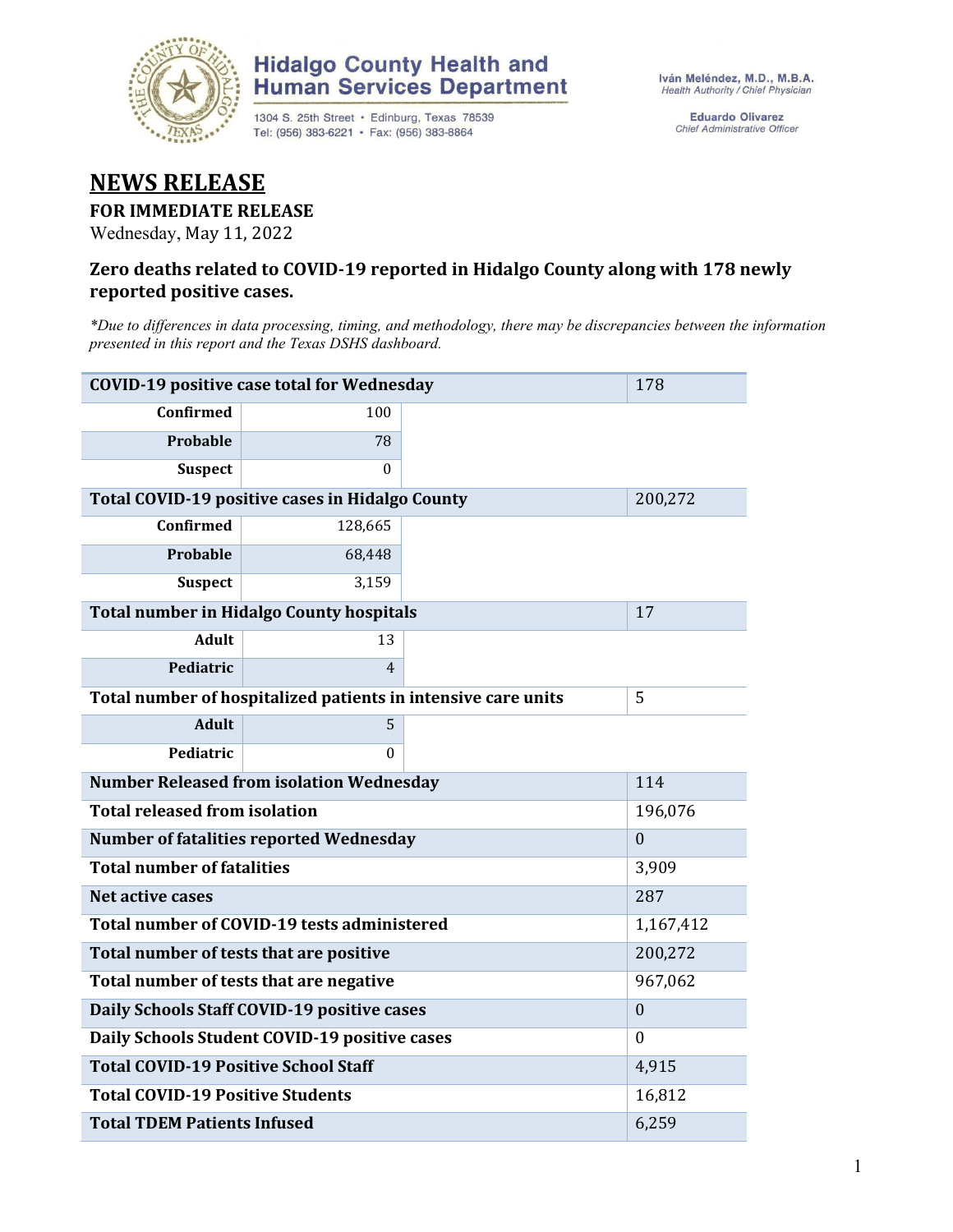

### **Hidalgo County Health and Human Services Department**

1304 S. 25th Street · Edinburg, Texas 78539 Tel: (956) 383-6221 · Fax: (956) 383-8864

Iván Meléndez, M.D., M.B.A. Health Authority / Chief Physician

> **Eduardo Olivarez** Chief Administrative Officer

*Hidalgo County uses the case status definition provided by the Texas Department of State Health Service's 2020 Epi Case Criteria Guide revised November 2020.*

- *1. Confirmed: A person who has tested positive through a molecular or PCR (oral or nasal swabs) test that looks for the presence of the virus's genetic material.*
- *2. Probable: A person who meets presumptive laboratory evidence through detection of COVID-19 by antigen test in a respiratory specimen.*
- *3. Suspect: A person who meets supported laboratory evidence through detection of specific antibodies in serum, plasma, whole body, and no prior history of being confirmed or probable case.*

*For more information of case status definition for COVID-19, please refer to:*

<https://www.dshs.state.tx.us/IDCU/investigation/epi-case-criteria-guide/2020-Epi-Case-Criteria-Guide.pdf>

| <b>Age Range</b> | <b>Number of Cases</b> |  |  |  |  |
|------------------|------------------------|--|--|--|--|
| $0 - 11$         | 33                     |  |  |  |  |
| 12-19            | 35                     |  |  |  |  |
| 20s              | 28                     |  |  |  |  |
| 30 <sub>s</sub>  | 20                     |  |  |  |  |
| 40s              | 29                     |  |  |  |  |
| 50s              | 13                     |  |  |  |  |
| 60s              | 9                      |  |  |  |  |
| $70+$            | 11                     |  |  |  |  |
| Total:           | 178                    |  |  |  |  |

Case Breakdown by Age Group: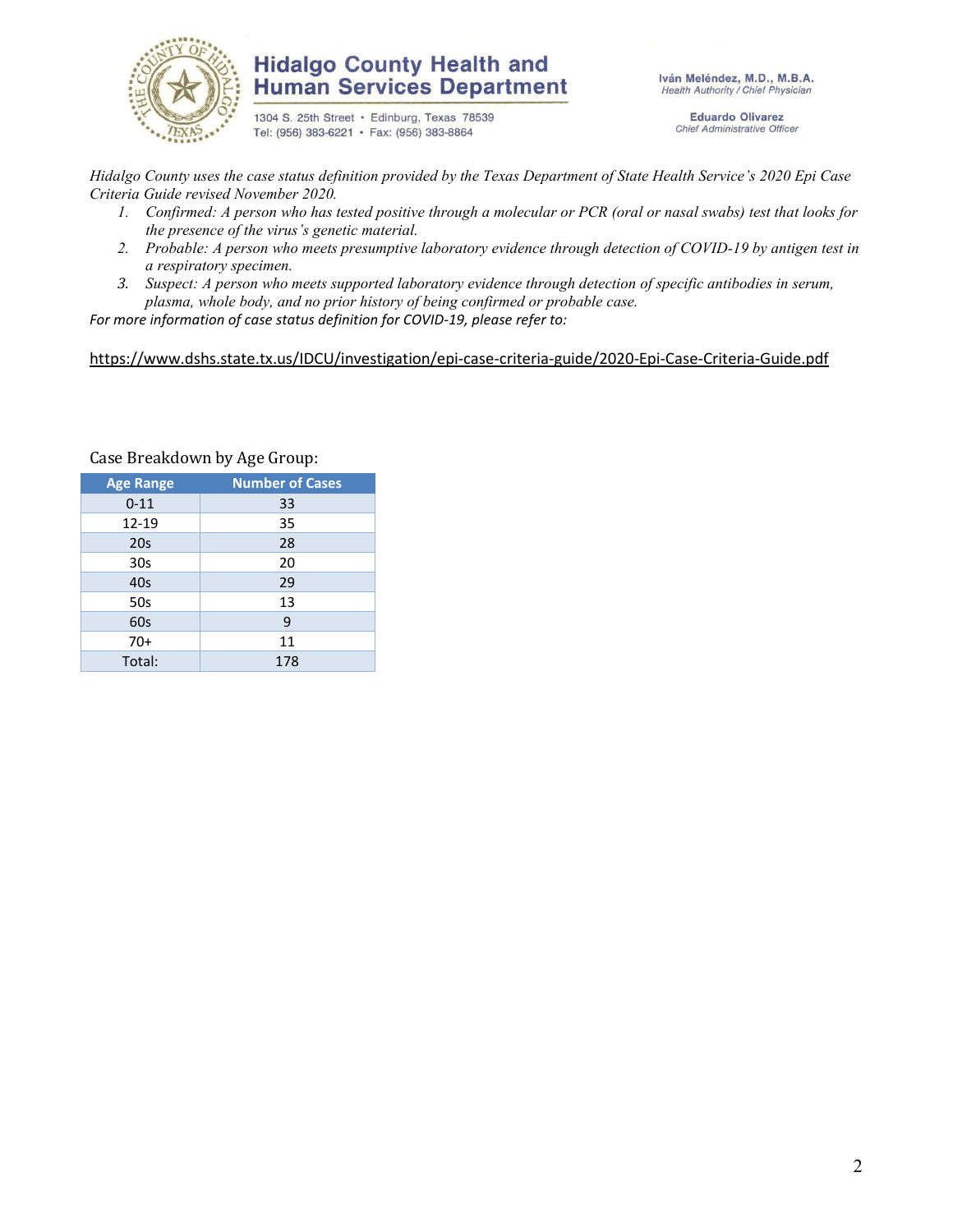

## **Hidalgo County Health and<br>Human Services Department**

1304 S. 25th Street • Edinburg, Texas 78539<br>Tel: (956) 383-6221 • Fax: (956) 383-8864

Eduardo Olivarez<br>Chief Administrative Officer

### Wednesday, May 11, 2022 positive cases include:

|                         | <b>Age Range</b> | <b>Gender</b>                                                                                              | <b>City</b> |     | <b>Age Range</b> | <b>Gender</b>                                                                                              | <b>City</b> |
|-------------------------|------------------|------------------------------------------------------------------------------------------------------------|-------------|-----|------------------|------------------------------------------------------------------------------------------------------------|-------------|
| $\mathbf{1}$            | $0 - 19$         | M                                                                                                          | Alamo       | 90  | $0 - 19$         | M                                                                                                          | Mission     |
| 2                       | $0 - 19$         | F                                                                                                          | Alamo       | 91  | $0 - 19$         | F                                                                                                          | Mission     |
| 3                       | $0 - 19$         | M                                                                                                          | Alamo       | 92  | $0 - 19$         | ${\sf M}$                                                                                                  | Mission     |
| 4                       | $0 - 19$         | M                                                                                                          | Alamo       | 93  | $0 - 19$         | M                                                                                                          | Mission     |
| 5                       | $0 - 19$         | $\mathsf{M}% _{T}=\mathsf{M}_{T}\!\left( a,b\right) ,\ \mathsf{M}_{T}=\mathsf{M}_{T}\!\left( a,b\right) ,$ | Alamo       | 94  | $0 - 19$         | F                                                                                                          | Mission     |
| 6                       | $0 - 19$         | M                                                                                                          | Alamo       | 95  | $0 - 19$         | M                                                                                                          | Mission     |
| $\overline{\mathbf{z}}$ | $0 - 19$         | ${\sf M}$                                                                                                  | Alamo       | 96  | $0 - 19$         | ${\sf M}$                                                                                                  | Mission     |
| 8                       | $0 - 19$         | F                                                                                                          | Alamo       | 97  | 20s              | F                                                                                                          | Mission     |
| 9                       | 20s              | F                                                                                                          | Alamo       | 98  | 20s              | F                                                                                                          | Mission     |
| 10                      | 40s              | M                                                                                                          | Alamo       | 99  | 20s              | F                                                                                                          | Mission     |
| 11                      | 40s              | F                                                                                                          | Alamo       | 100 | 20s              | F                                                                                                          | Mission     |
| 12                      | $0 - 19$         | F                                                                                                          | Alton       | 101 | 30s              | F                                                                                                          | Mission     |
| 13                      | 50s              | $\mathsf{M}% _{T}=\mathsf{M}_{T}\!\left( a,b\right) ,\ \mathsf{M}_{T}=\mathsf{M}_{T}\!\left( a,b\right) ,$ | Alton       | 102 | 30 <sub>s</sub>  | ${\sf M}$                                                                                                  | Mission     |
| 14                      | $0 - 19$         | M                                                                                                          | Donna       | 103 | 40s              | M                                                                                                          | Mission     |
| 15                      | $0 - 19$         | F                                                                                                          | Donna       | 104 | 40s              | F                                                                                                          | Mission     |
| 16                      | $0 - 19$         | F                                                                                                          | Donna       | 105 | 40s              | M                                                                                                          | Mission     |
| 17                      | 20s              | M                                                                                                          | Donna       | 106 | 50s              | F                                                                                                          | Mission     |
| 18                      | 40s              | F                                                                                                          | Donna       | 107 | 50s              | M                                                                                                          | Mission     |
| 19                      | $0 - 19$         | M                                                                                                          | Edinburg    | 108 | 50s              | F                                                                                                          | Mission     |
| 20                      | $0 - 19$         | F                                                                                                          | Edinburg    | 109 | 50s              | F                                                                                                          | Mission     |
| 21                      | $0 - 19$         | F                                                                                                          | Edinburg    | 110 | 60s              | F                                                                                                          | Mission     |
| 22                      | $0 - 19$         | M                                                                                                          | Edinburg    | 111 | 60s              | F                                                                                                          | Mission     |
| 23                      | $0 - 19$         | F                                                                                                          | Edinburg    | 112 | $70+$            | ${\sf M}$                                                                                                  | Mission     |
| 24                      | $0 - 19$         | F                                                                                                          | Edinburg    | 113 | $70+$            | F                                                                                                          | Mission     |
| 25                      | 20s              | F                                                                                                          | Edinburg    | 114 | $70+$            | F                                                                                                          | Mission     |
| 26                      | 20s              | M                                                                                                          | Edinburg    | 115 | $0 - 19$         | F                                                                                                          | Pharr       |
| 27                      | 20s              | M                                                                                                          | Edinburg    | 116 | $0 - 19$         | M                                                                                                          | Pharr       |
| 28                      | 20s              | Μ                                                                                                          | Edinburg    | 117 | $0 - 19$         | F                                                                                                          | Pharr       |
| 29                      | 20s              | M                                                                                                          | Edinburg    | 118 | $0 - 19$         | F                                                                                                          | Pharr       |
| 30                      | 20s              | F                                                                                                          | Edinburg    | 119 | $0 - 19$         | M                                                                                                          | Pharr       |
| 31                      | 20s              | M                                                                                                          | Edinburg    | 120 | $0 - 19$         | ${\sf M}$                                                                                                  | Pharr       |
| 32                      | 20s              | M                                                                                                          | Edinburg    | 121 | $0 - 19$         | F                                                                                                          | Pharr       |
| 33                      | 20s              | F                                                                                                          | Edinburg    | 122 | $0 - 19$         | F                                                                                                          | Pharr       |
| 34                      | 30s              | М                                                                                                          | Edinburg    | 123 | $0 - 19$         | M                                                                                                          | Pharr       |
| 35                      | 30s              | M                                                                                                          | Edinburg    | 124 | $0 - 19$         | $\mathsf{M}% _{T}=\mathsf{M}_{T}\!\left( a,b\right) ,\ \mathsf{M}_{T}=\mathsf{M}_{T}\!\left( a,b\right) ,$ | Pharr       |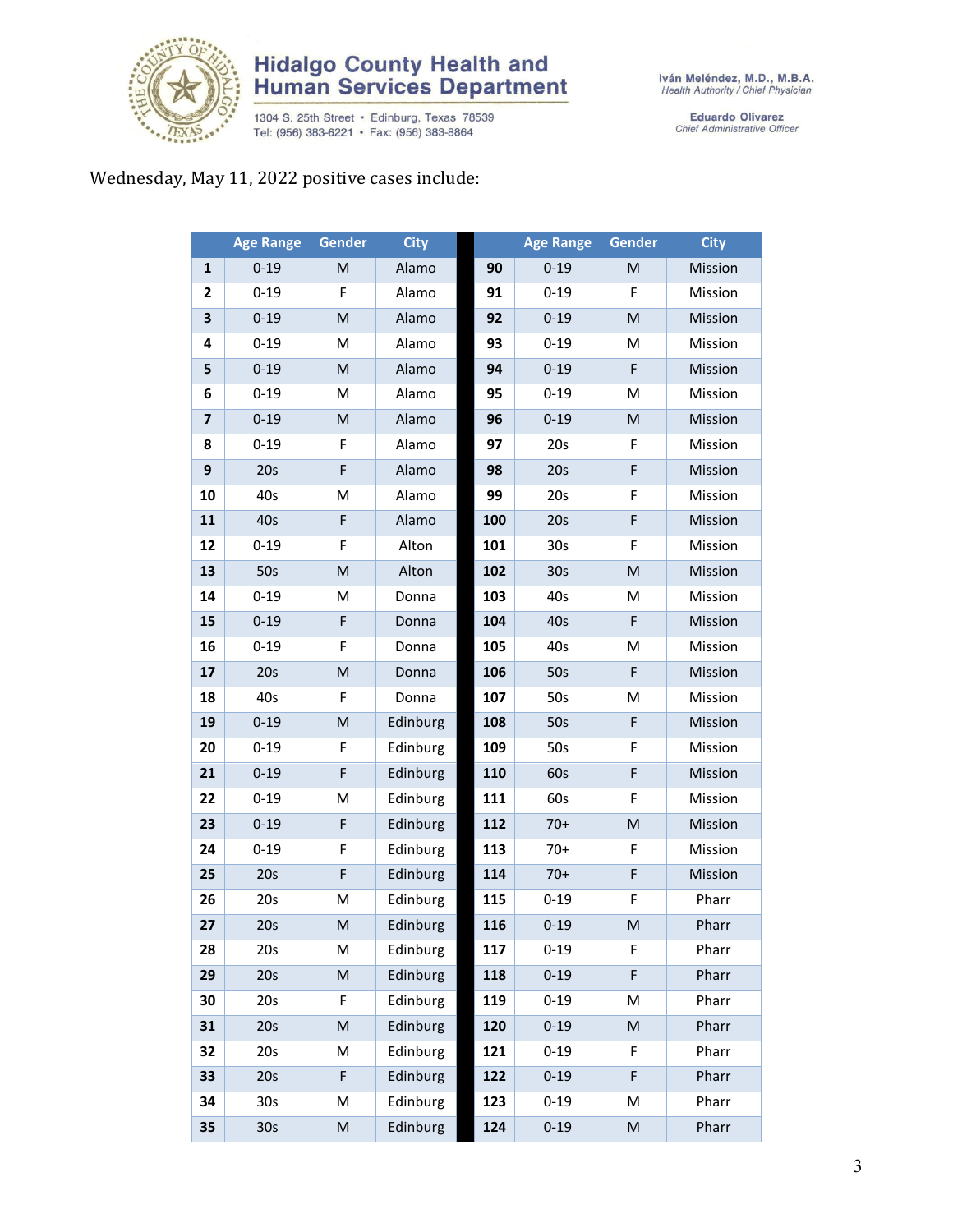

# **Hidalgo County Health and<br>Human Services Department**

1304 S. 25th Street • Edinburg, Texas 78539<br>Tel: (956) 383-6221 • Fax: (956) 383-8864

Iván Meléndez, M.D., M.B.A.<br>Health Authority / Chief Physician

Eduardo Olivarez<br>Chief Administrative Officer

| 36 | 30s             | M         | Edinburg | 125 | $0 - 19$        | M | Pharr    |
|----|-----------------|-----------|----------|-----|-----------------|---|----------|
| 37 | 40s             | F         | Edinburg | 126 | $0 - 19$        | M | Pharr    |
| 38 | 40s             | M         | Edinburg | 127 | $0 - 19$        | M | Pharr    |
| 39 | 40s             | F         | Edinburg | 128 | 20s             | F | Pharr    |
| 40 | 50s             | F         | Edinburg | 129 | 20s             | F | Pharr    |
| 41 | 50s             | F         | Edinburg | 130 | 20s             | M | Pharr    |
| 42 | $0 - 19$        | F         | Hidalgo  | 131 | 20s             | M | Pharr    |
| 43 | 30 <sub>s</sub> | F         | Hidalgo  | 132 | 20s             | F | Pharr    |
| 44 | 40s             | F         | Hidalgo  | 133 | 30 <sub>s</sub> | M | Pharr    |
| 45 | $70+$           | F         | Hidalgo  | 134 | 30 <sub>s</sub> | F | Pharr    |
| 46 | $0 - 19$        | F         | McAllen  | 135 | 30s             | F | Pharr    |
| 47 | $0 - 19$        | F         | McAllen  | 136 | 30 <sub>s</sub> | F | Pharr    |
| 48 | $0 - 19$        | M         | McAllen  | 137 | 40s             | F | Pharr    |
| 49 | $0 - 19$        | F         | McAllen  | 138 | 40s             | F | Pharr    |
| 50 | $0 - 19$        | M         | McAllen  | 139 | 40s             | F | Pharr    |
| 51 | $0 - 19$        | F         | McAllen  | 140 | 40s             | M | Pharr    |
| 52 | $0 - 19$        | F         | McAllen  | 141 | 40s             | F | Pharr    |
| 53 | $0 - 19$        | M         | McAllen  | 142 | 40s             | F | Pharr    |
| 54 | $0 - 19$        | M         | McAllen  | 143 | 50s             | M | Pharr    |
| 55 | 20s             | ${\sf M}$ | McAllen  | 144 | 60s             | F | Pharr    |
| 56 | 20s             | F         | McAllen  | 145 | 60s             | F | Pharr    |
| 57 | 20s             | M         | McAllen  | 146 | $0 - 19$        | F | San Juan |
| 58 | 20s             | F         | McAllen  | 147 | $0 - 19$        | M | San Juan |
| 59 | 30 <sub>s</sub> | F         | McAllen  | 148 | $0 - 19$        | F | San Juan |
| 60 | 30s             | F         | McAllen  | 149 | $0 - 19$        | F | San Juan |
| 61 | 30 <sub>s</sub> | M         | McAllen  | 150 | $0 - 19$        | M | San Juan |
| 62 | 30s             | M         | McAllen  | 151 | $0 - 19$        | M | San Juan |
| 63 | 30 <sub>s</sub> | F         | McAllen  | 152 | $0 - 19$        | F | San Juan |
| 64 | 30s             | F         | McAllen  | 153 | $0 - 19$        | М | San Juan |
| 65 | 40s             | F         | McAllen  | 154 | $0 - 19$        | M | San Juan |
| 66 | 40s             | M         | McAllen  | 155 | $0 - 19$        | м | San Juan |
| 67 | 40s             | M         | McAllen  | 156 | $0 - 19$        | F | San Juan |
| 68 | 40s             | F         | McAllen  | 157 | $0 - 19$        | M | San Juan |
| 69 | 40s             | F         | McAllen  | 158 | 20s             | F | San Juan |
| 70 | 40s             | F         | McAllen  | 159 | 30 <sub>s</sub> | F | San Juan |
| 71 | 50s             | M         | McAllen  | 160 | 40s             | M | San Juan |
| 72 | 50s             | F         | McAllen  | 161 | 40s             | Μ | San Juan |
| 73 | 50s             | F         | McAllen  | 162 | 40s             | F | San Juan |
| 74 | 50s             | м         | McAllen  | 163 | 40s             | F | San Juan |